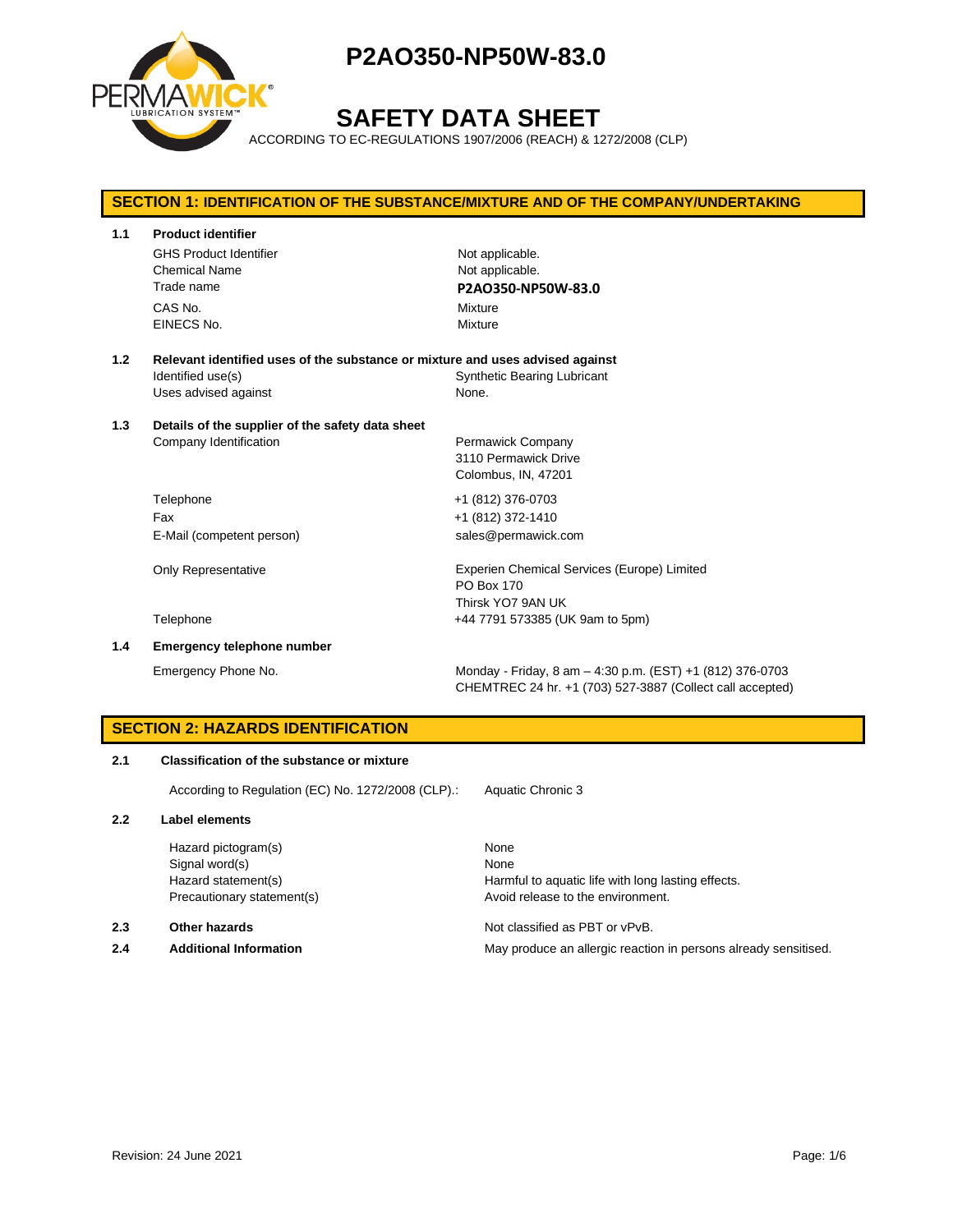## **SECTION 3: COMPOSITION/INFORMATION ON INGREDIENTS**

#### **3.2 Mixtures**

Regulation (EC) No. 1272/2008 (CLP).

|                                                         |           | EC No. and | According to Regulation (EC) No. |
|---------------------------------------------------------|-----------|------------|----------------------------------|
| Hazardous ingredient(s)                                 | $%$ W/W   | CAS#       | 1272/2008 (CLP)                  |
|                                                         |           | 215-548-8  | Repr. 2; H361                    |
| tris(methylphenyl) phosphate ^                          | $0 - 1.0$ | 1330-78-5  | Aquatic Acute 1: H400            |
|                                                         |           |            | Aquatic Chronic 1; H410          |
|                                                         |           |            | Skin Irrit. 2: H315              |
| 1-H benzotriazole-1-methanamine, N,N-bis(2-ethylhexyl)- | $0 - 0.1$ | -----      | Skin Sens. 1; H317               |
| methyl- ^                                               |           | 94270-86-7 | Aquatic Acute 1: H400            |
|                                                         |           |            | Aquatic Chronic 2; H411          |

^ Not yet subject to REACH registration.

**3.3 Additional Information -** Substances in the product which may present a health or environmental hazard, or which have been assigned occupational exposure limits, are detailed below. **None**

For full text of H/P phrases see section 16.

## **SECTION 4: FIRST AID MEASURES**



| 4.1 | Description of first aid measures                                             |                                                                                            |  |  |  |
|-----|-------------------------------------------------------------------------------|--------------------------------------------------------------------------------------------|--|--|--|
|     | <b>Inhalation</b>                                                             | Unlikely to be required but if necessary treat symptomatically.                            |  |  |  |
|     | <b>Skin Contact</b>                                                           | Wash affected skin with soap and water.                                                    |  |  |  |
|     | Eye Contact                                                                   | Eyes should be washed with plenty of water. If symptoms occur<br>obtain medical attention. |  |  |  |
|     | Ingestion                                                                     | Unlikely to be required but if necessary treat symptomatically.                            |  |  |  |
| 4.2 | Most important symptoms and effects, both<br>acute and delayed                | None                                                                                       |  |  |  |
| 4.3 | Indication of any immediate medical<br>attention and special treatment needed | None                                                                                       |  |  |  |

|     | <b>SECTION 5: FIRE-FIGHTING MEASURES</b>                         |                                                                                                             |  |  |
|-----|------------------------------------------------------------------|-------------------------------------------------------------------------------------------------------------|--|--|
| 5.1 | <b>Extinguishing media</b>                                       |                                                                                                             |  |  |
|     | -Suitable Extinguishing Media<br>-Unsuitable Extinguishing Media | Extinguish with waterspray, dry chemical, sand or carbon dioxide.<br>None anticipated.                      |  |  |
| 5.2 | Special hazards arising from the substance or<br>mixture         | This product may give rise to hazardous fumes in a fire.                                                    |  |  |
| 5.3 | <b>Advice for fire-fighters</b>                                  | A self contained breathing apparatus and suitable protective clothing<br>should be worn in fire conditions. |  |  |

## **SECTION 6: ACCIDENTAL RELEASE MEASURES**

**6.1 Personal precautions, protective equipment and emergency procedures**

Avoid skin contact. Avoid contact with eyes.

**6.2 Environmental precautions** Use appropriate container to avoid environmental contamination.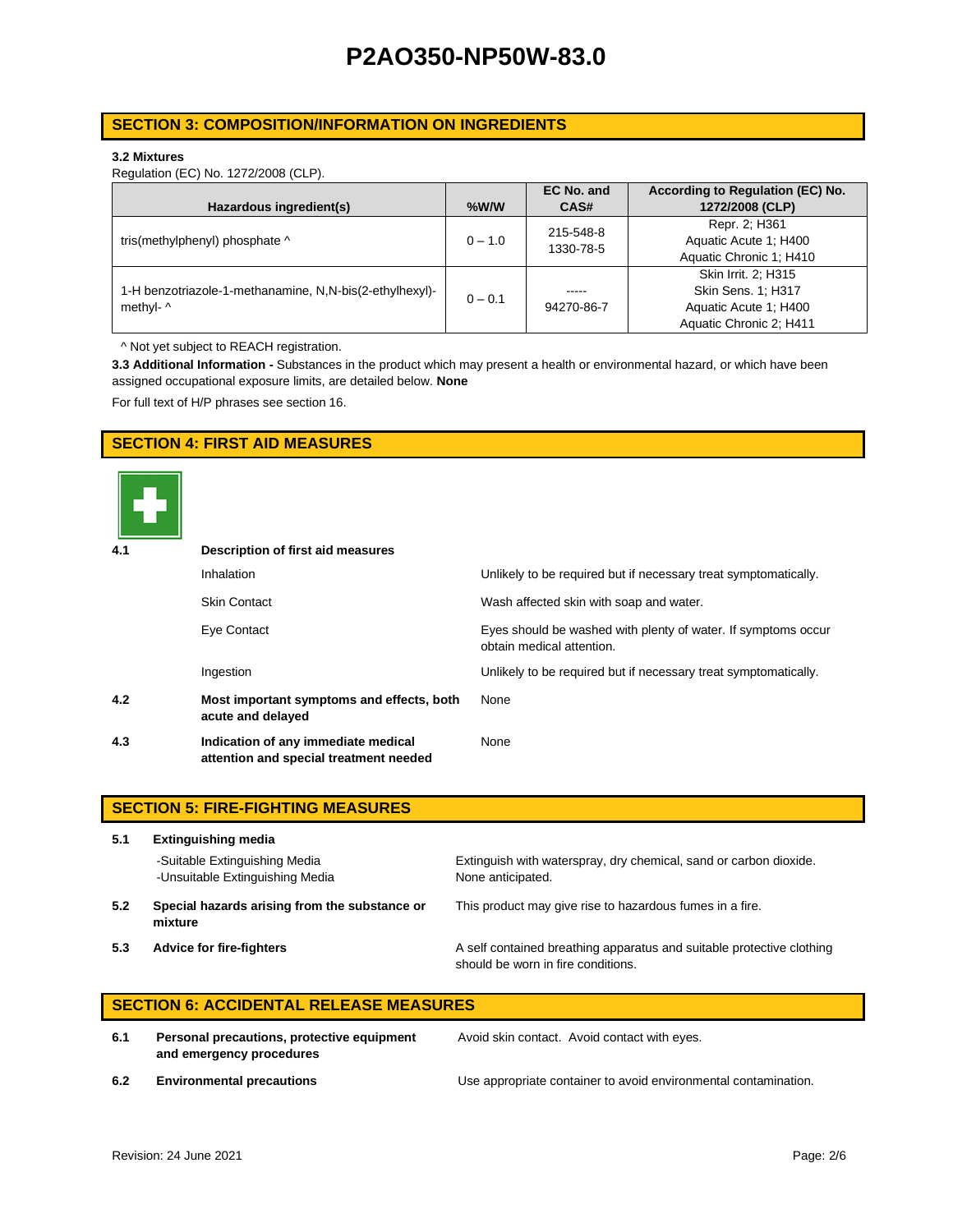**6.3 Methods and material for containment and cleaning up**

Contain and cover spilled substance with dry sand or earth or other suitable dry material. Transfer to a container for disposal or recovery.

- **6.4 Reference to other sections** None
- **6.5 Additional Information** None

- **SECTION 7: HANDLING AND STORAGE**
- 

**7.1 Precautions for safe handling Avoid skin contact. Avoid contact with eyes.** 

**7.2 Conditions for safe storage, including any incompatibilities**

-Storage Temperature **Store at room temperature.** 

-Incompatible materials **Strong oxidising agents**.

**7.3 Specific end use(s)** Lubricating agent

## **SECTION 8: EXPOSURE CONTROLS/PERSONAL PROTECTION**

#### **8.1 Control parameters**

**8.1.1 Occupational exposure limits**

|                   |                | LTEL (8 hr TWA | LTEL (8 hr                | <b>STEL</b> | <b>STEL</b>          |       |
|-------------------|----------------|----------------|---------------------------|-------------|----------------------|-------|
| <b>SUBSTANCE.</b> | <b>CAS No.</b> | ppm)           | $TWA$ ma/m <sup>3</sup> ) | (ppm)       | (mg/m <sup>3</sup> ) | Note: |
| None              | ----           | ----           | ----                      | ----        | ----                 |       |

| <b>Biological limit value</b> |                   |                |                               |               |
|-------------------------------|-------------------|----------------|-------------------------------|---------------|
| Limit value type              |                   |                |                               |               |
| (country of origin)           | <b>SUBSTANCE.</b> | <b>CAS No.</b> | <b>Biological limit value</b> | Note:         |
| None known                    | ----              | ----           | ----                          | $\frac{1}{2}$ |

| 8.1.2<br>8.2 | Recommended monitoring method<br><b>Exposure controls</b> | None                                                                                                                              |
|--------------|-----------------------------------------------------------|-----------------------------------------------------------------------------------------------------------------------------------|
| 8.2.1        | Appropriate engineering controls                          | Not normally required.                                                                                                            |
| 8.2.2        | <b>Personal protection equipment</b>                      |                                                                                                                                   |
|              | Eye/face protection                                       | Safety spectacles.                                                                                                                |
|              | Skin protection (Hand protection/ Other)                  | Not normally required.                                                                                                            |
|              | Respiratory protection                                    | Not normally required.                                                                                                            |
|              | Thermal hazards                                           | Not normally required.                                                                                                            |
| 8.2.3        | <b>Environmental Exposure Controls</b>                    | Use appropriate container to avoid environmental contamination.<br>Disposal should be in accordance with local, state or national |

legislation.Consult an accredited waste disposal contractor or the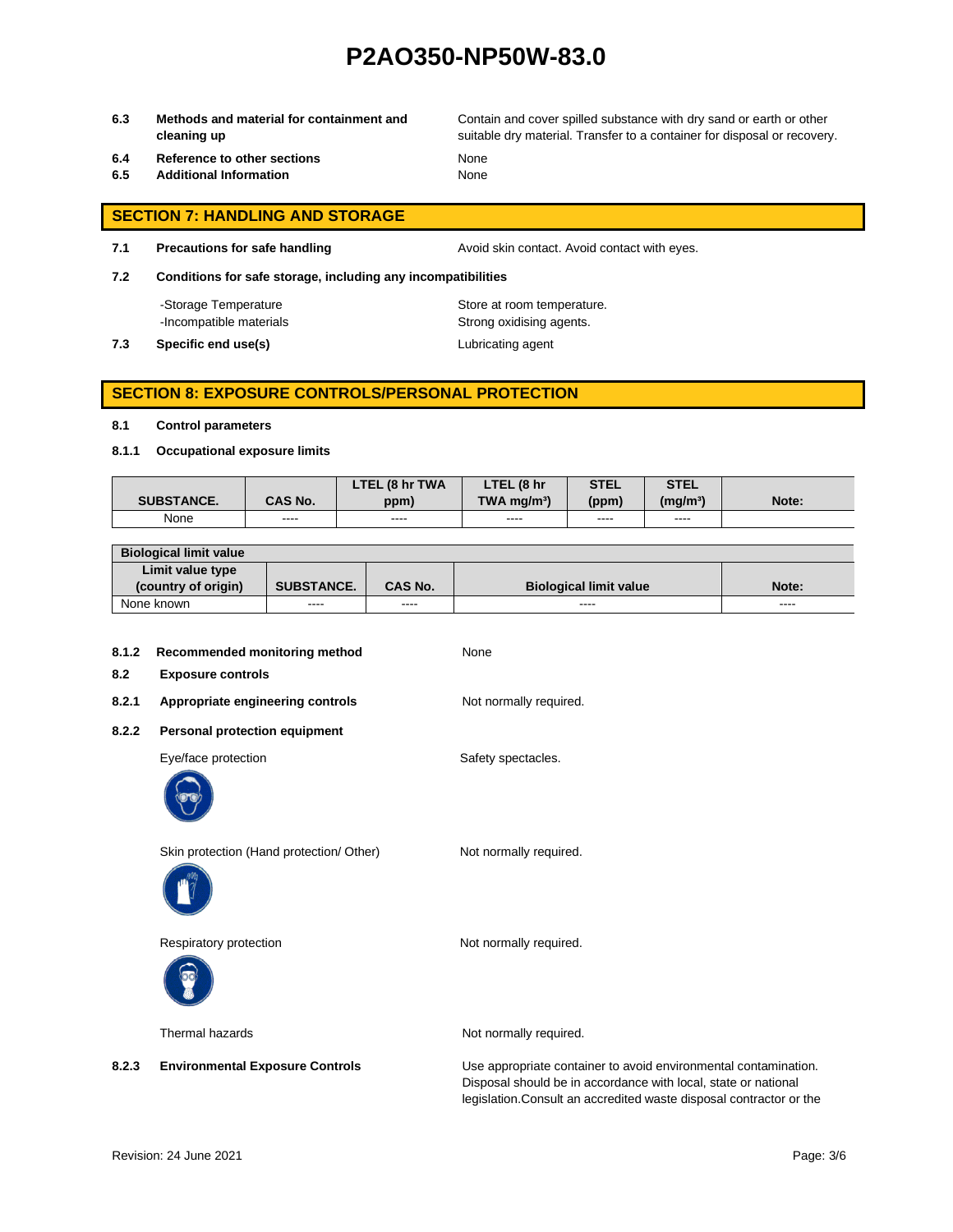local authority for advice.

## **SECTION 9: PHYSICAL AND CHEMICAL PROPERTIES**

#### **9.1 Information on basic physical and chemical properties**

Appearance Viscous Paste Colour. Grey-Brown wet fibrous. Odour Faint Ester-like. Odour threshold (ppm) Not available pH (Value) Not available Melting point (°C) / Freezing point (°C) Not available Boiling point/boiling range (°C): Not determined. Flash point (°C) 230 - 270 [Open cup] Evaporation rate **Not applicable** Not applicable Flammability (solid, gas) Not applicable Explosive limit ranges Not applicable Vapour pressure (Pascal) < 1 Vapour density  $(Air=1)$   $> 1$ Density  $(q/ml)$  0.83 Solubility (Water) and the soluble soluble. Solubility (Other) Not available Partition coefficient (n-Octanol/water) Not available Auto ignition point (°C)  $>282$ Decomposition temperature (°C) Not available Kinematic Viscosity (cSt) @ 40°C (Base Oil) 68 (Listed in: Product specification) Explosive properties Not explosive. Oxidising properties Not oxidising.

**9.2 Other information Not available.** 

## **SECTION 10: STABILITY AND REACTIVITY**

| 10.1 | <b>Reactivity</b> |
|------|-------------------|
|------|-------------------|

**10.2 Chemical stability** Stable.

- **10.3 Possibility of hazardous reactions** None anticipated.
- **10.4 Conditions to avoid None** None
- **10.5 Incompatible materials Calculated Example 20 and Data Control of Algorithment Oxidizers**
- **10.6 Hazardous Decomposition Product(s)** Carbon monoxide, Carbon dioxide

**Stable under normal conditions.** 

## **SECTION 11: TOXICOLOGICAL INFORMATION**

#### **11.1 Information on toxicological effects**

#### **11.1.1 Substances**

Not applicable

## **11.1.2 Mixtures - By analogy with similar materials:**

| Acute toxicity                    | Not available. |
|-----------------------------------|----------------|
| Skin corrosion/irritation         | Not available. |
| Serious eye damage/irritation     | Not available. |
| Respiratory or skin sensitization | Not available. |
| Germ cell mutagenicity            | Not available. |
| Carcinogenicity                   | Not available. |
| Reproductive toxicity             | Not available. |
| STOT - single exposure            | Not available. |
| STOT - repeated exposure          | Not available. |
| Aspiration hazard                 | Not available. |

#### **11.1.3 Substances in preparations / mixtures**

1-H benzotriazole-1-methanamine, N,N-bis(2-ethylhexyl)-methyl- (CAS No.94270-86-7)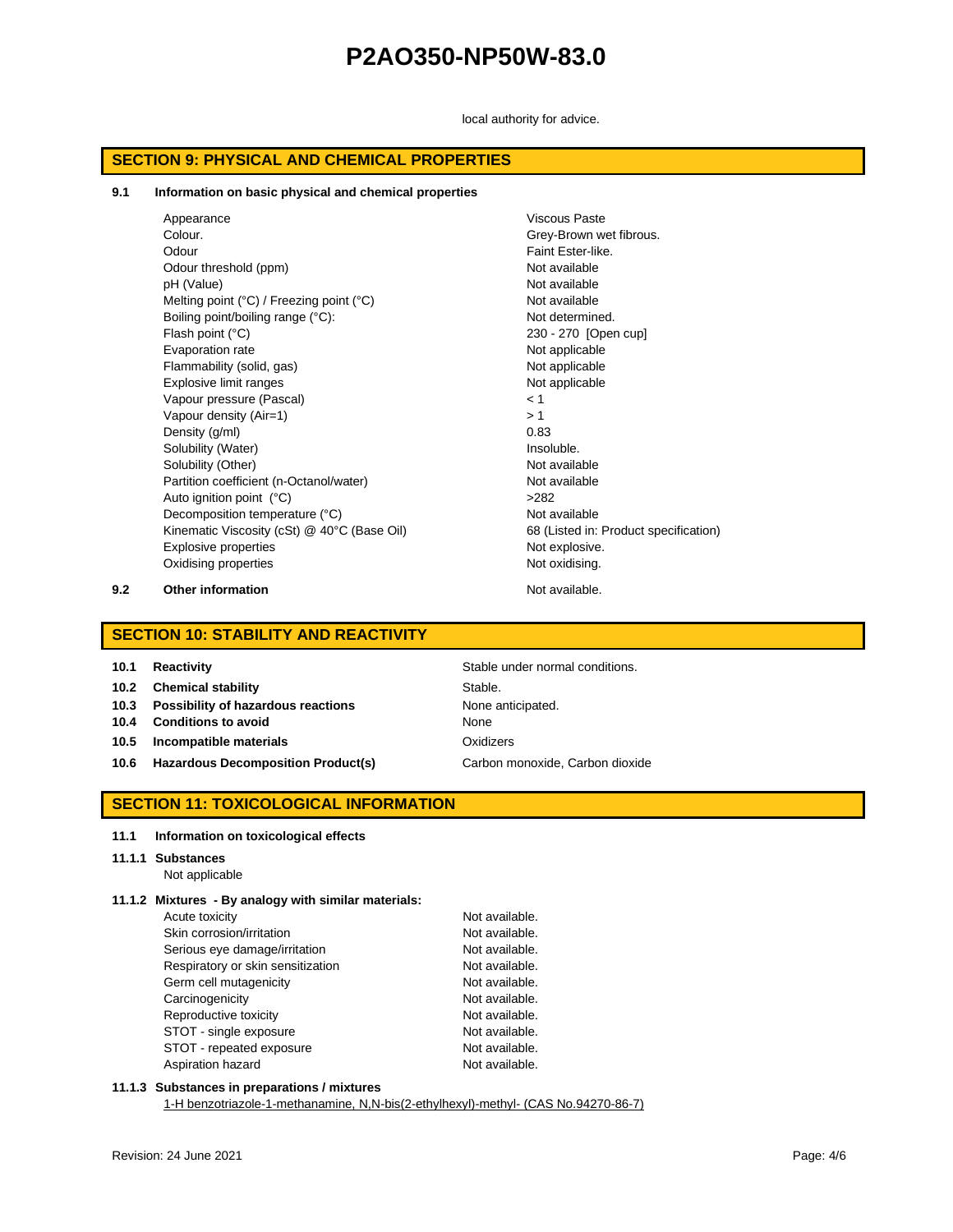|      | Acute toxicity                                   | Ingestion: LD50 3313 mg/kg (rat)<br>Inhalation: No data<br>Dermal: $LD50 > 2000$ mg/kg (rat)                                 |
|------|--------------------------------------------------|------------------------------------------------------------------------------------------------------------------------------|
|      | Skin corrosion/irritation                        | May cause irritation.                                                                                                        |
|      | Serious eye damage/irritation                    | May cause irritation.                                                                                                        |
|      | Respiratory or skin sensitization                | May cause an allergic skin reaction.                                                                                         |
|      | Germ cell mutagenicity                           | Not to be expected.                                                                                                          |
|      | Carcinogenicity                                  | Not to be expected.                                                                                                          |
|      | Reproductive toxicity                            | Not to be expected.                                                                                                          |
|      | STOT - single exposure                           | Not to be expected.                                                                                                          |
|      | STOT - repeated exposure                         | Not to be expected.                                                                                                          |
|      | Aspiration hazard                                | No data                                                                                                                      |
|      | tris(methylphenyl) phosphate (CAS No. 1330-78-5) |                                                                                                                              |
|      | Acute toxicity                                   | Ingestion: $LD50 > 20,000$ mg/kg (rat)<br>Inhalation: $LC50 > 11.1$ mg/l (rat) (1 hour(s))<br>Dermal: LD50 3.7 g/kg (rabbit) |
|      | Skin corrosion/irritation                        | Slightly irritant (Skin).                                                                                                    |
|      | Serious eye damage/irritation                    | Non-irritant to rabbit eyes.                                                                                                 |
|      | Respiratory or skin sensitization                | It is not a skin sensitiser.                                                                                                 |
|      | Germ cell mutagenicity                           | Negative                                                                                                                     |
|      | Carcinogenicity                                  | No data                                                                                                                      |
|      | Reproductive toxicity                            | Suspected of damaging fertility or the unborn child.<br>$LOAEL = 20$ mg/kg (Developmental)<br>$NOEL = 20$ mg/kg (Maternal)   |
|      | STOT - single exposure                           | Not to be expected.                                                                                                          |
|      | STOT - repeated exposure                         | Not to be expected. Oral: NOAEL = 1000 mg/kg (rat)                                                                           |
|      | Aspiration hazard                                | No data                                                                                                                      |
| 11.2 | Other information                                | None known.                                                                                                                  |
|      |                                                  |                                                                                                                              |

## **SECTION 12: ECOLOGICAL INFORMATION**

| 12.1                                 | Toxicity -<br>Substances in preparations / mixtures                                                                                                                |                                                                                                                                                                                                                                                            |  |  |  |
|--------------------------------------|--------------------------------------------------------------------------------------------------------------------------------------------------------------------|------------------------------------------------------------------------------------------------------------------------------------------------------------------------------------------------------------------------------------------------------------|--|--|--|
|                                      | 1-H benzotriazole-1-methanamine, N,N-bis(2-ethylhexyl)-methyl- (CAS No.94270-86-7)                                                                                 |                                                                                                                                                                                                                                                            |  |  |  |
|                                      | <b>Acute toxicity</b>                                                                                                                                              | Fish: $LC50 = 1.3$ mg/l (96 hour) ( <i>Brachydanio rerio</i> )<br>Aquatic invertebrates: $EC50 = 2.05$ mg/l (48 hour) (D. magna)<br>Algae: $E L50 = 0.976$ mg/l (72 hour) (Desmodesmus subspicatus)                                                        |  |  |  |
|                                      | <b>Long Term Toxicity</b>                                                                                                                                          | Algae: $EC10 = 0.586$ mg/l (72 hour) (Desmodesmus subspicatus)                                                                                                                                                                                             |  |  |  |
|                                      | tris(methylphenyl) phosphate (CAS No. 1330-78-5)                                                                                                                   |                                                                                                                                                                                                                                                            |  |  |  |
|                                      | <b>Acute toxicity</b>                                                                                                                                              | Fish LC50 = $0.06$ mg/l (96 hour) ( <i>Rainbow trout</i> )<br>Fish LC50 = 44.8 mg/l (96 hour) (Fathead minnow)<br>Aquatic invertebrates: $EC50 = 146 \mu g/l$ (48 hour) (D. magna)<br>Algae $EL50 > 2500 \mu g/l$ (72 hour) / (96 hour) (S. capricornutum) |  |  |  |
|                                      | <b>Long Term</b>                                                                                                                                                   | Aquatic invertebrates: $NOEC = 0.011 - 0.019$ mg/l (Survival) (G.<br>pseudolimnaeus)                                                                                                                                                                       |  |  |  |
| 12.2<br>12.3<br>12.4<br>12.5<br>12.6 | Persistence and degradability<br><b>Bioaccumulative potential</b><br><b>Mobility in soil</b><br><b>Results of PBT and vPvB assessment</b><br>Other adverse effects | Not available<br>Not available<br>No data<br>Not classified as PBT or vPvB.<br>None known.                                                                                                                                                                 |  |  |  |